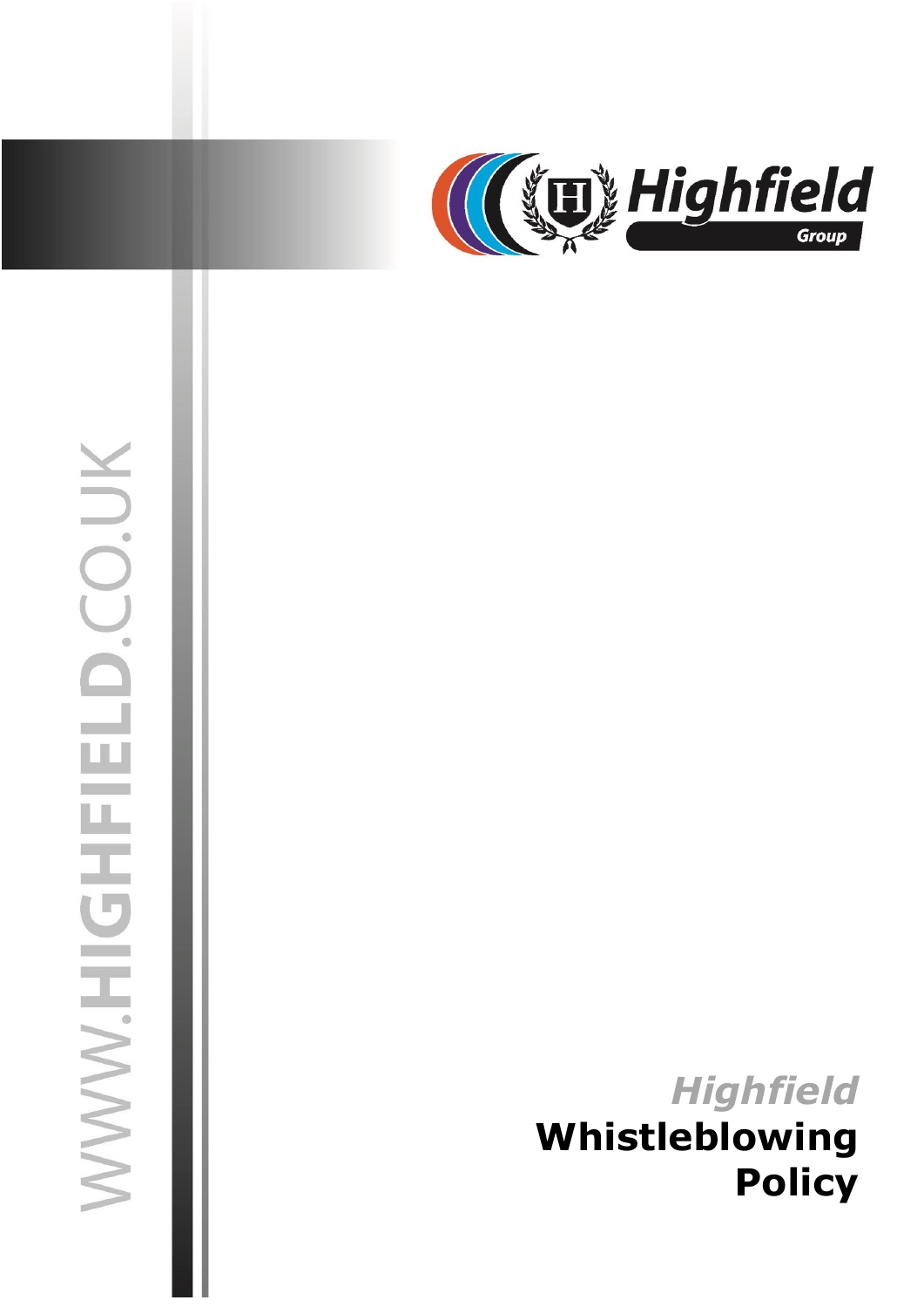

# 1. **Introduction**

- 1.1 Highfield aims to establish and maintain a culture of openness. We want to encourage our staff, Centres and learners to raise issues which concern them in relation to the delivery of our qualifications and services.
- 1.2 By knowing about malpractice/poor practice, we are able to take the necessary steps to safeguard the interests of our staff, Centres and learners. In summary, do not hesitate to get in touch with us and 'speak up' or 'blow the whistle'.
- 1.3 However, we recognise that you may be worried that by reporting such issues you may be subject to some adverse action. Therefore, this policy is designed to provide you with information about the Public Interest Disclosure Act (PIDA) as well as the process by which you may whistle blow. It also explains that there are certain protections in place to protect whistleblowers.

# 2. **Centre's Responsibility**

- 2.1 It is important that your staff and learners are fully aware of this policy and its contents as well as our Malpractice and Maladministration Policy.
- 2.2 We also encourage Centres to have a culture of openness where staff can freely raise concerns about activities and practices without the risk of adverse consequences to their future employment or career.

# 3. **Review Arrangements**

- 3.1 We'll review the policy annually as part of our self-evaluation arrangements and revise it as and when necessary in response to external feedback, trends from our internal monitoring arrangements, changes in our practices, actions from the regulatory authorities or external agencies or changes in legislation.
- 3.2 If you would like to offer feedback on anything contained within this policy document, please contact us via the details provided at the end.

# 4. **What is whistleblowing?**

- 4.1 Whistleblowing is where a person reports a case of suspected malpractice or wrongdoing at work and/or the covering up of malpractice or wrongdoing. Officially this is called 'making a disclosure in the public interest'.
- 4.2 The malpractice or wrongdoing is often committed by the individual's employer or a learner's Centre, although this is not necessarily always the case.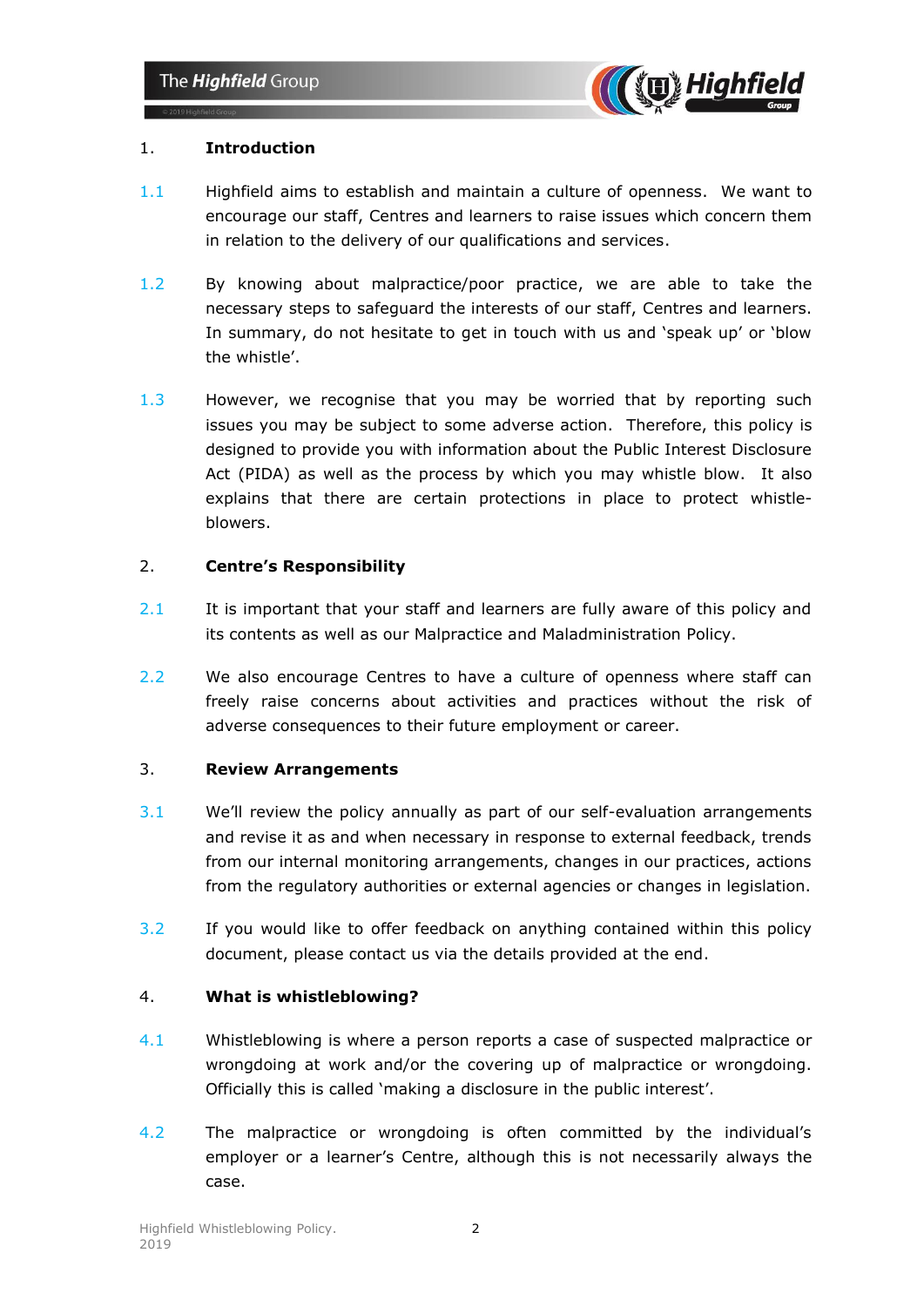

- 4.3 Whistleblowing is different from both complaints and employment disputes.
	- 4.3.1 Complaints tend to be an expression of personal dissatisfaction (for example, with a product or service being received and/or encountered) and should be taken forward with the arrangements outlined in our Complaints Policy.
	- 4.3.2 Employment disputes tend to be where a worker has a dispute about his or her own employment position or contract. If you are experiencing such a dispute you should take this up with your employer or another responsible body. We cannot investigate or take any action over such instances.
- 4.4 Individuals can raise a concern with us under the arrangements outlined in this policy if they have a reasonable belief that malpractice and/or a wrongdoing is occurring, or is likely to occur, relating to one or more of the following categories (as set out in PIDA):
	- 4.4.1 A criminal act (for example the unauthorised use of public funds, possible fraud and corruption);
	- 4.4.2 A failure to comply with a legal obligation the individual/organisation may be subject to;
	- 4.4.3 A miscarriage of justice;
	- 4.4.4 Endangering an individual's health and safety;
	- 4.4.5 Damage to the environment; and
	- 4.4.6 Deliberate concealment of information about any of the above.
- 4.5 In addition, an individual raising an allegation under these whistleblowing arrangements should have a reasonable belief that the disclosure is in the public interest.
- 4.6 PIDA also gives protection to whistle-blowers for disclosures to a number of different people such as employers, legal advisers, Ministers of the Crown and a number of prescribed regulators (for certain purposes). Ofgual which is one of the regulators we are regulated by  $-$  is a prescribed regulator for:
	- 4.6.1 Matters relating to the development, delivery and award of regulated qualifications;
	- 4.6.2 Matters relating to National Curriculum assessment arrangements;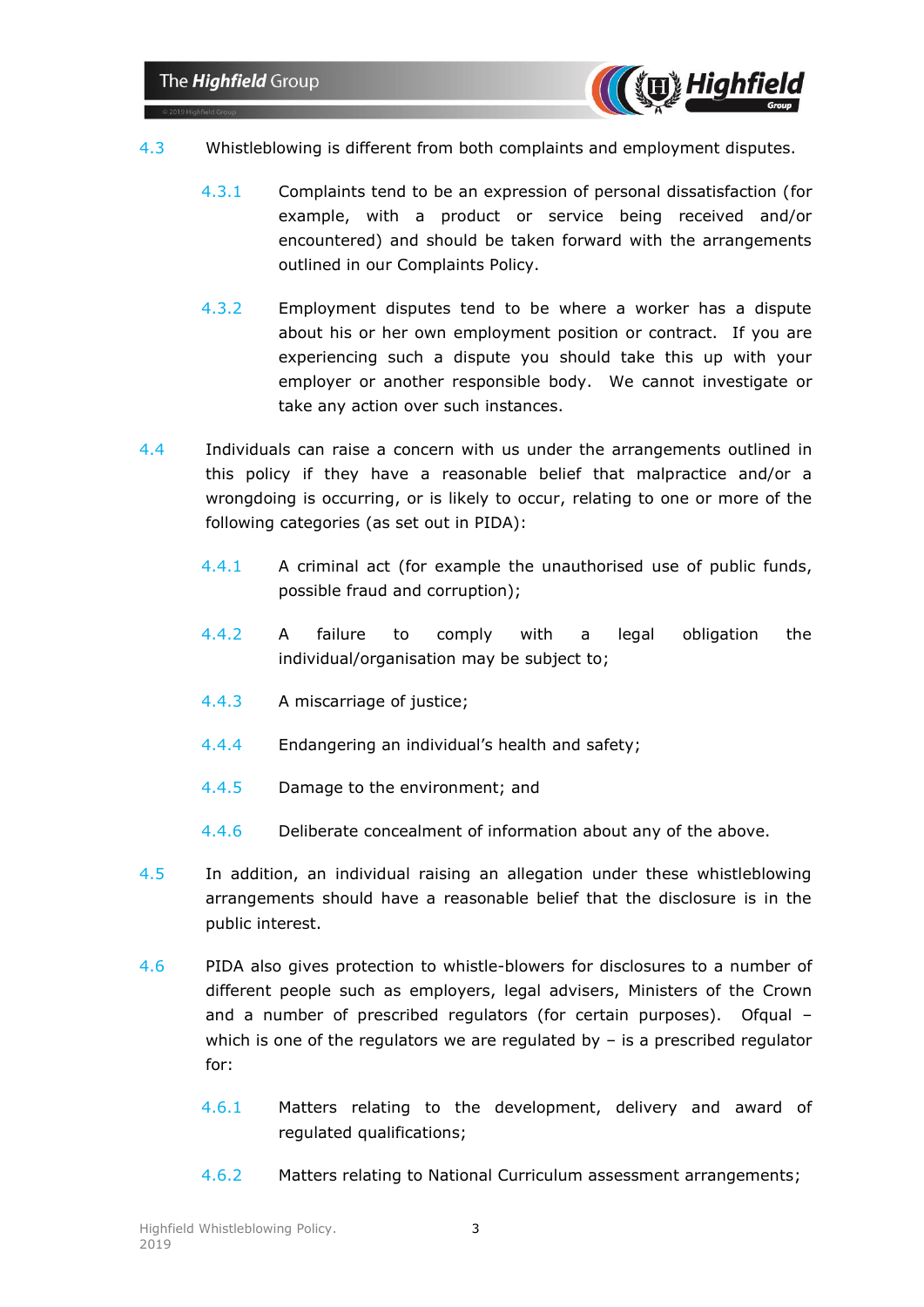

- 4.6.3 Matters relating to Early Years Foundation Stage assessment arrangements; and
- 4.6.4 Other matters likely to be of relevance or interest to their role as the regulator of qualifications, examinations and assessments in England and of vocational qualifications in Northern Ireland.
- 4.7 As such Ofqual has a public whistleblowing policy. In this it states that if an individual works for a Centre which is delivering regulated qualifications and they wish to make a whistleblowing disclosure to someone outside of their organisation, they should normally consider making the disclosure to the relevant awarding organisation that has approved their Centre to deliver the qualification(s) in question (for example, us – Highfield).
- 4.8 You may also decide to contact the relevant regulator, but they will normally ask the relevant awarding organisation to investigate and report on the subject of the disclosure.
- 4.9 We hope this clarification and policy gives you the reassurance you need to raise your concerns with us. However, we recognise that you may still wish to report a concern to the appropriate regulator, in which case their contact details are provided below:
	- 4.9.1 Ofqual the regulator in England and Northern Ireland **[www.gov.uk/government/publications/report-malpractice](http://www.gov.uk/government/publications/report-malpractice-or-wrongdoing-to-ofqual)[or-wrongdoing-to-ofqual](http://www.gov.uk/government/publications/report-malpractice-or-wrongdoing-to-ofqual)** ;
	- 4.9.2 Qualifications Wales responsible for the regulation of qualifications in Wales **<http://qualificationswales.org/?lang=en>** ;and
	- 4.9.3 SQA Accreditation– the regulator in Scotland **<http://accreditation.sqa.org.uk/accreditation/home>**.
- 4.10 Examples of whistleblowing disclosures that could be made to us include:
	- 4.10.1 A member of staff at a Centre making a disclosure about actual or possible malpractice at the Centre and/or failure to comply with the terms of the Centre's centre-recognition agreement with us (see our Malpractice and Maladministration Policy for examples);
	- 4.10.2 Making a disclosure about possible malpractice being carried out by a member of Highfield; or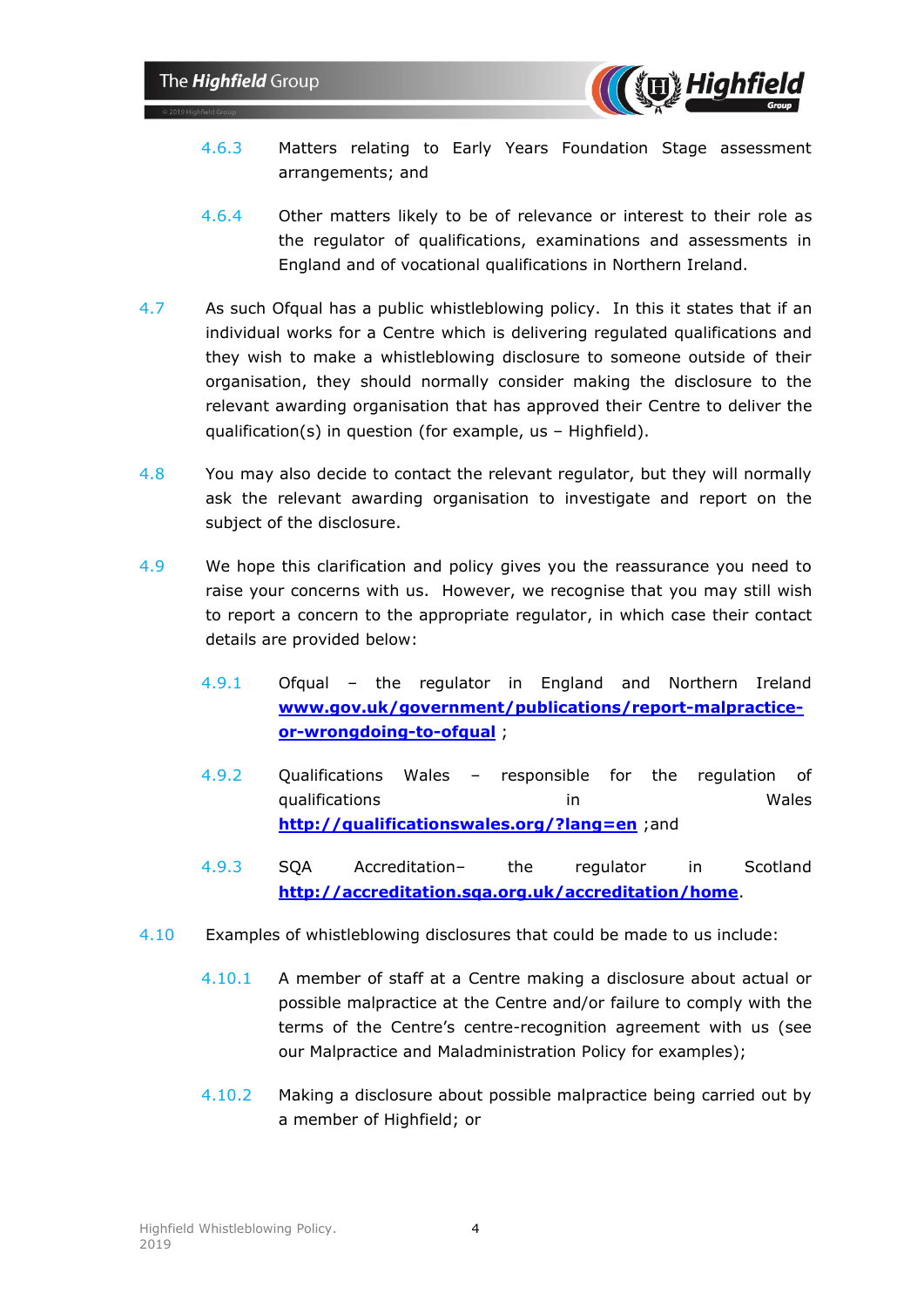

- 4.10.3 A learner or parent/guardian making a disclosure about possible malpractice at one of our Centres.
- 4.11 In case of doubt on how best to proceed, you can speak in confidence to the Centre Support and Compliance Manager here at Highfield (contact details are provided at the end of this policy) or Public Concern at Work (see next section).

# 5. **Seeking independent advice**

- 5.1 This document sets out our whistleblowing arrangements which are aligned with PIDA.
- 5.2 This legislation protects workers who make a protected disclosure of information concerning certain types of matters relating to their employment from being dismissed or penalised by their employers as a result of the disclosure.
- 5.3 PIDA has the effect of making confidentiality clauses unenforceable where a protected disclosure is made.
- 5.4 You are recommended to take advice before making a whistleblowing allegation to ascertain your rights under PIDA. For example, if you want independent advice at any stage about your rights and protection we recommend that you contact Public Concern at Work (**[www.pcaw.co.uk](http://www.pcaw.co.uk/)**) which is a registered charity and is the independent authority on public interest whistleblowing.

### 6. **How to whistle-blow**

- 6.1 To raise an allegation under these whistleblowing arrangements please contact a member of the Highfield team (contact details are at the end of this policy).
- 6.2 Upon making an allegation it is helpful to provide as much information and supporting evidence as possible to help inform the nature of any investigation we will carry out.
- 6.3 Although it is important to note that it is not essential to have clear evidence before making an allegation under this policy, we just ask that you explain as fully as you can the nature of the allegation or circumstances that gave rise to your concern.

# 7. **Protecting your identity**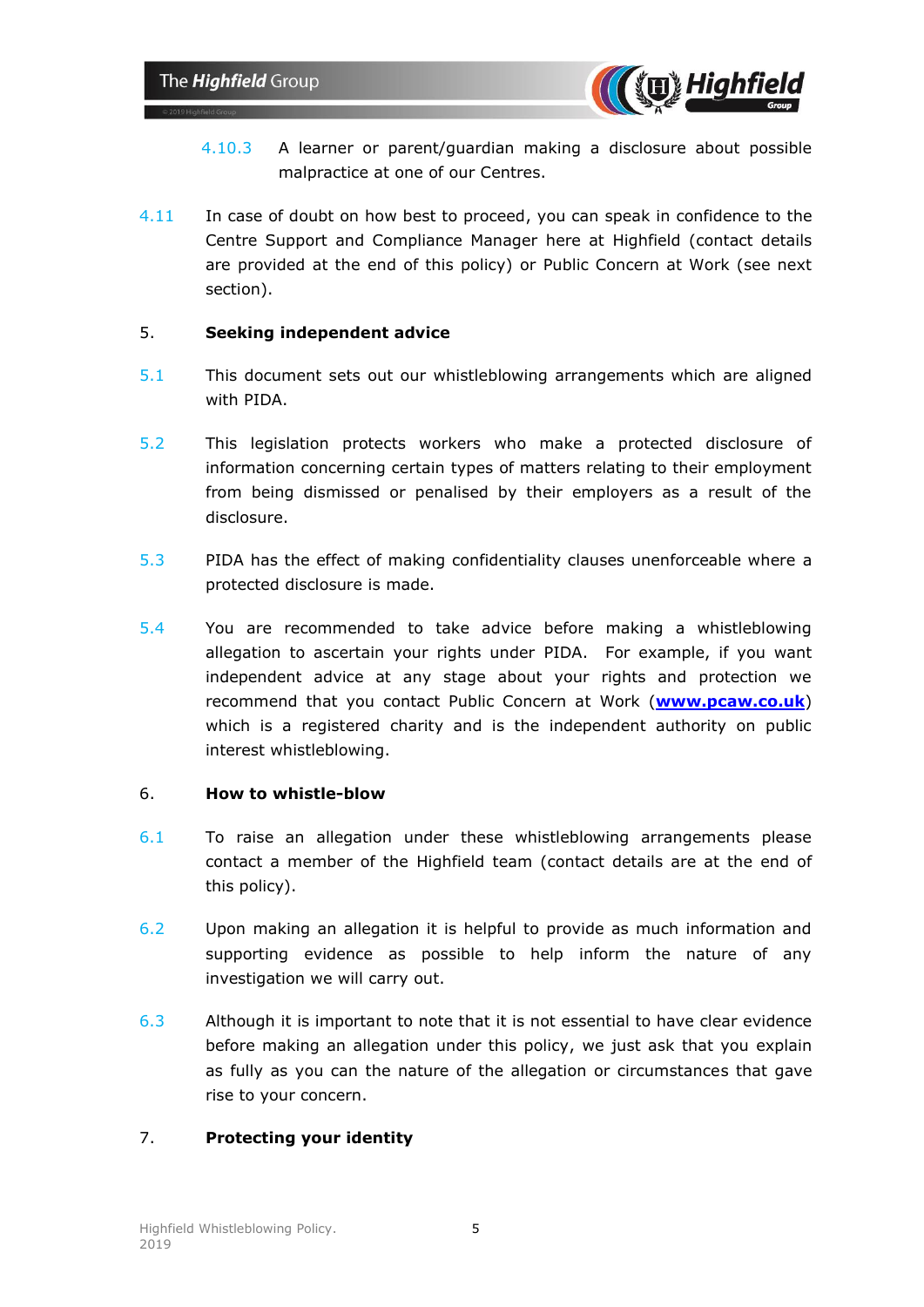

- 7.1 Sometimes a person making an allegation may wish to remain anonymous. Although it is always preferable to reveal your identity and provide us with your contact details, if you are concerned about possible adverse consequences that may occur should your identify be revealed to another party, then please inform us that you do not wish for us to divulge your identity and we will work to ensure your details are not disclosed.
- 7.2 We will always aim to keep a whistle-blower's identity confidential where asked to do so. However, we cannot guarantee this, and we may need to disclose your identity to:
	- 7.2.1 The police, fraud prevention agencies or other law enforcement agencies (to investigate or prevent crime, including fraud);
	- 7.2.2 The courts (in connection with court proceedings) another person to whom we are required by law to disclose your identity; and
	- 7.2.3 Other third parties where we consider it necessary to do so (for example the Regulators).
- 7.3 The investigator(s) assigned to explore the allegation will not reveal your identity unless the whistleblower agrees, or it is absolutely necessary for the purposes of the investigation (as noted above). The investigator will advise you if it becomes necessary to reveal your identity against your wishes.
- 7.4 A whistleblower should also recognise that he or she may be identifiable by others due to the nature or circumstances of the disclosure (for example the party which the allegation is made against may manage to identify possible sources of disclosure without such details being disclosed to them).

# 8. **What we will do upon receiving a whistleblowing allegation**

- 8.1 Once a concern has been raised, we have a duty to pursue the matter. It will not be possible to prevent the matter being investigated by subsequently withdrawing their concern as we are obliged by the Regulators to follow-up and investigate allegations of malpractice or maladministration.
- 8.2 Depending upon the nature of the allegation we will appoint someone to investigate the allegation who has the appropriate level of training and competence and who has not had any previous involvement or personal interest in the matter.
- 8.3 The person(s) appointed to investigate the matter the investigator(s) may contact/meet with the person who raised the concern (the whistleblower) as soon as possible to ascertain the details of their concern. If the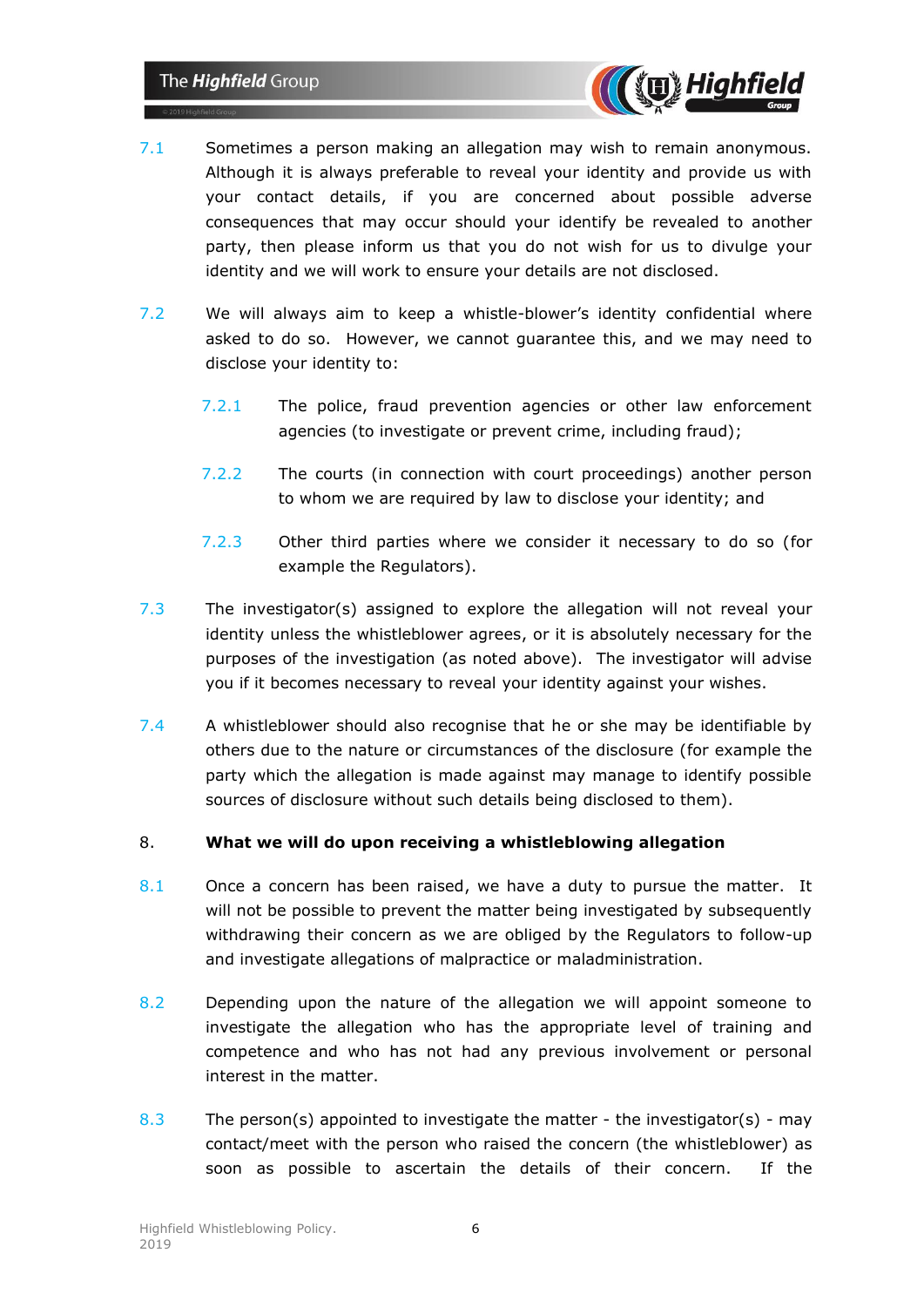

whistleblower does not wish to make a written statement, the investigator(s) will write a brief summary of the concern(s) that have been raised and the whistleblower will be expected to confirm this as correct. A work colleague, trade union representative or another individual (for example friend/independent witness) can accompany the whistleblower at this and any subsequent meeting.

- 8.4 The investigator will then conduct an investigation to establish the facts in accordance with the arrangements in our Maladministration and Malpractice Policy. Highfield can only investigate areas that are within Highfield's remit, to be determined at Highfield's absolute discretion. Examples include but not limited to; assessments, examinations and delivery of Highfield provisions.
- 8.5 We will endeavour to keep the whistleblower updated as to how we have progressed the allegation (for example we have undertaken an investigation) and the whistleblower will have the opportunity to raise any concerns about the way the investigation is being conducted with the investigator(s). However, we won't disclose all details of the investigation activities and it may not be appropriate for us to disclose full details of the outcomes of the investigation due to confidentiality or legal reasons (for example disclose full details on the action that may be taken against the parties concerned). While we cannot guarantee that we will disclose all matters in the way that the whistleblower might wish, we will strive to handle the matter fairly and properly.

# 9. **Bad Faith**

9.1 It is important that issues raised to us are genuine concerns. Please note that Highfield reserves the right to take action against a Centre and/or individual who make a disclosure that transpires to be malicious in nature or made in bad faith. (For example, to cause damage to a competing training Centre).

# 10. **Outcomes of an investigation**

- 10.1 If the investigation results in a proven case of malpractice or maladministration we will take action against the relevant parties in accordance with the arrangements in our Malpractice and Maladministration Policy.
- 10.2 If the allegation is not proven by the investigation, provided that you (as the whistleblower) did not deliberately raise an allegation which you knew to be untrue, no action will be taken against you by Highfield. If the allegation was made due to a genuine misunderstanding, the individual(s) (for example Centre or Centre staff member) who have been the subject of the